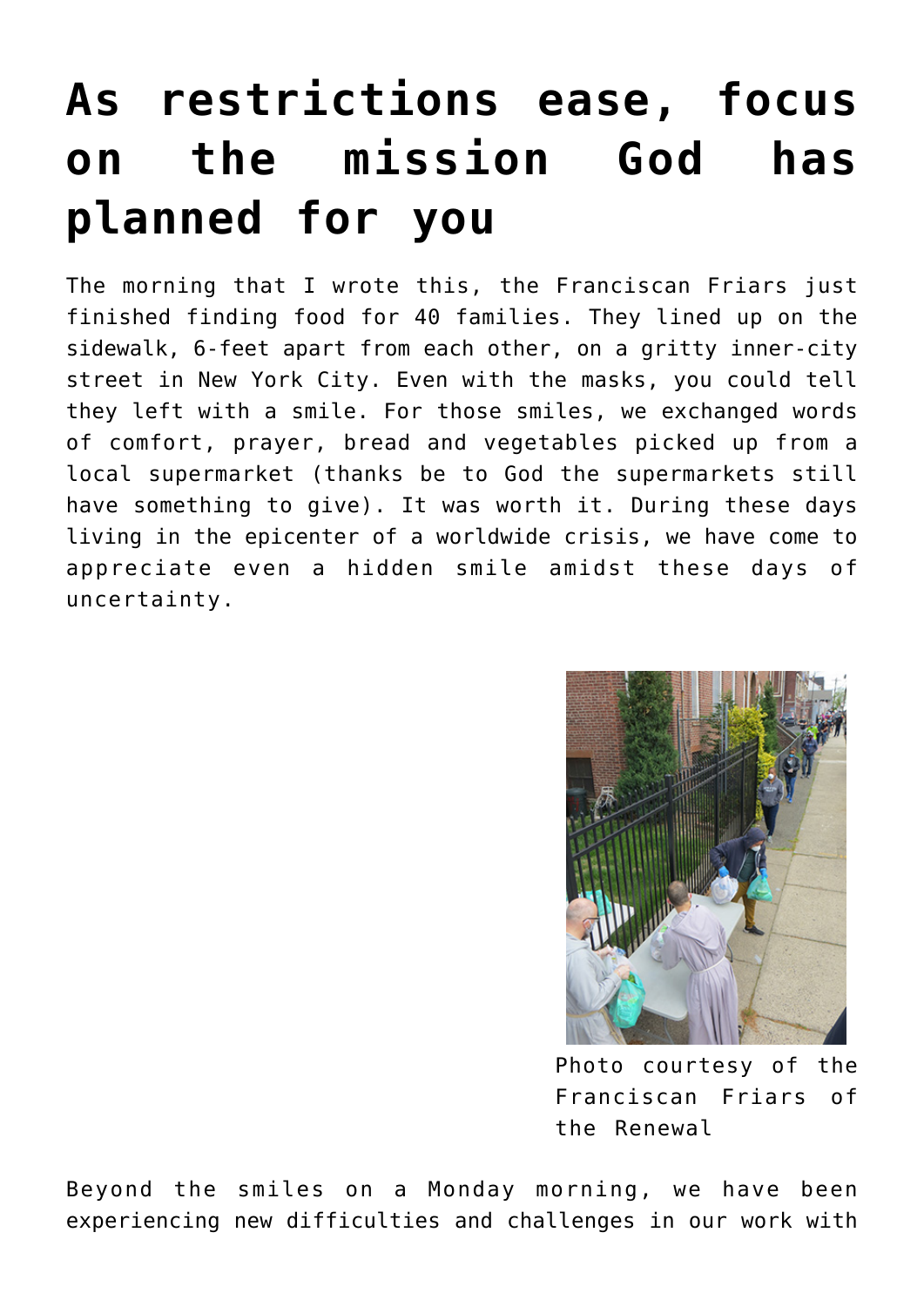the poor. The poor in [the New York City area](https://osvnews.com/2020/05/22/new-york-archdiocese-issues-five-phase-plan-to-gradually-reopen-churches/) have been among the hardest hit during this COVID-19 crisis. Not being able to be there for our people when a close relative passes has been particularly difficult for us friars. It has become more and more common for me to hear the pain on the telephone of families not able to be present during the last moments of a loved one's life or the frustration in their voice at not being able to navigate the labyrinthine process of burying the deceased. Still, we find a way to help, for the love of Christ impels us.

## **A blessing for many**

The love of Christ is still with us during these difficult times. With respect, his love is not limited to the walls of church buildings nor weekly Mass attendance. We need the sacraments, and they have returned in some dioceses and will return soon in others, but what has God been trying to do in us during this time? His love in us grows when we relinquish our grip on our own lives and turn more to him. Oh Lord, have mercy on us, that it has taken this for us to long for the Eucharist, to closely evaluate our relationship with you, to pray with family and friends like never before. Lord, I say again, have mercy.

### *[Read more from our special section 'Moving Forward in Faith'](https://www.osvnews.com/tag/reopening-special-section/) [here](https://www.osvnews.com/tag/reopening-special-section/)*

Perhaps you would agree with me that it would have been preferable to come to this deepening of relationship and longing for God under different circumstances. Nevertheless, now that we find ourselves here, let us ask, "What shall we do now?" With the world beginning to emerge from this quarantine, we should ponder a few questions and intentionally apply ourselves to not be the same after this crisis. Let us look particularly [at our family life](https://osvnews.com/2020/01/31/understanding-the-liturgy-of-the-domestic-church/), our faith and our own interior life.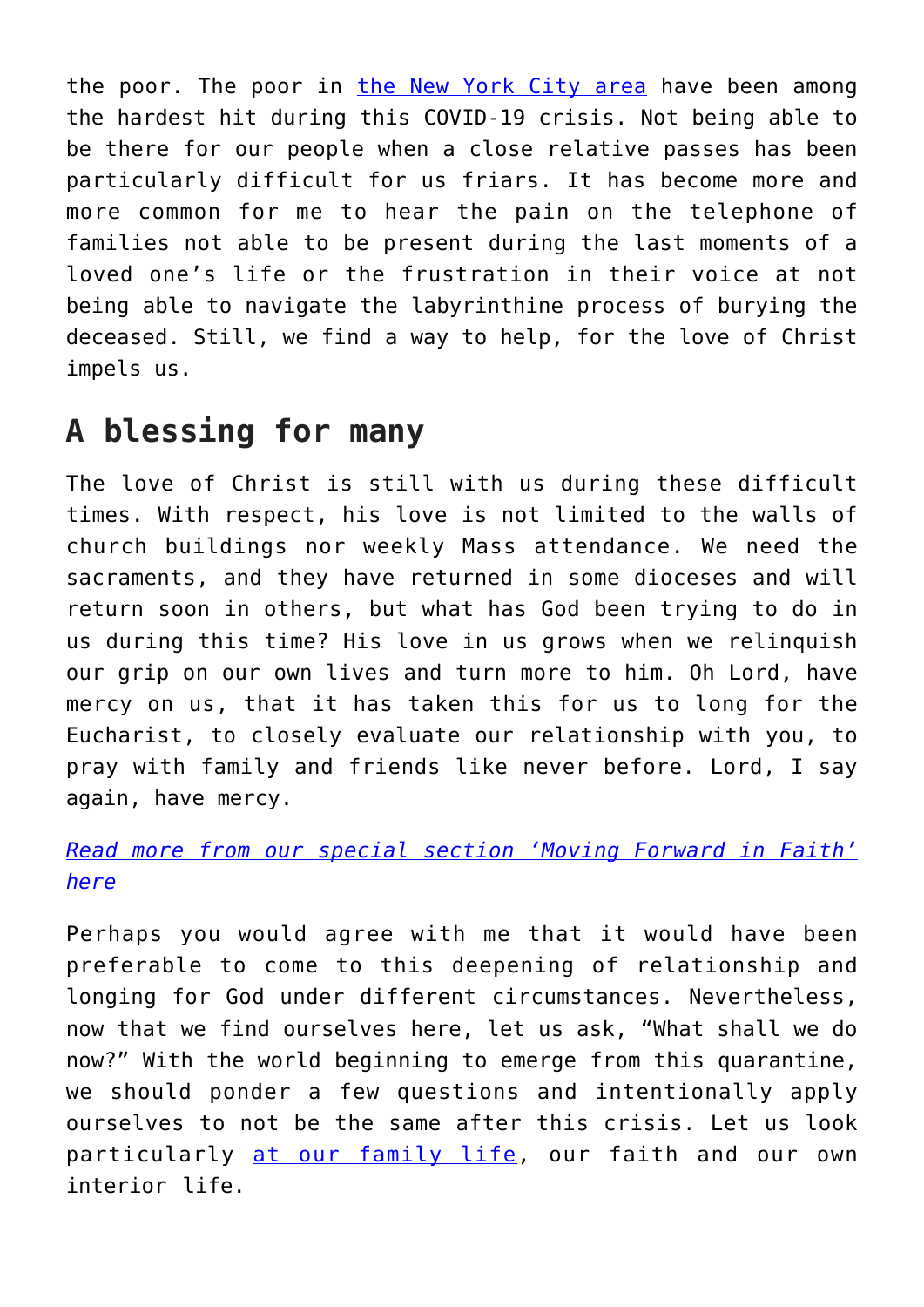#### **Booklet**



This article is included in "A Pastoral Guide to Opening Your Parish," a new booklet from OSV. As our parishes begin to reopen following local guidelines, the Catholic faithful have many questions and legitimate concerns about what life will look like post-pandemic, and we hope this booklet helps give parish leaders a playbook to welcome back parishioners following the shutdown. For more information, or to order, [click here](https://www.osvcatholicbookstore.com/product/a-pastoral-guide-to-opening-your-parish).

Aside from the above difficult situations, I must say that the positive effect of this epidemic is much more palpable. Our lives so filled with the spirit of a "Martha" have been stunningly invited to deepen our prayer now as a "Mary" (cf. Lk 10:38-42)). In addition to a newfound deep appreciation for teachers and grocery store workers, we have all grown in different ways. Parents have found multitasking skills they were heretofore unaware of. The inner chef within us all has begun to emerge. Countless wives are still stunned that their unconscious prayer to be together as a family with nowhere to go has been granted. There have been both families who have struggled with each other and those who have rediscovered their families.

With the veil of hyperactivity removed overnight, we have seen the limits of our interpersonal skills. I would venture that the length and duration of this quarantine has helped most of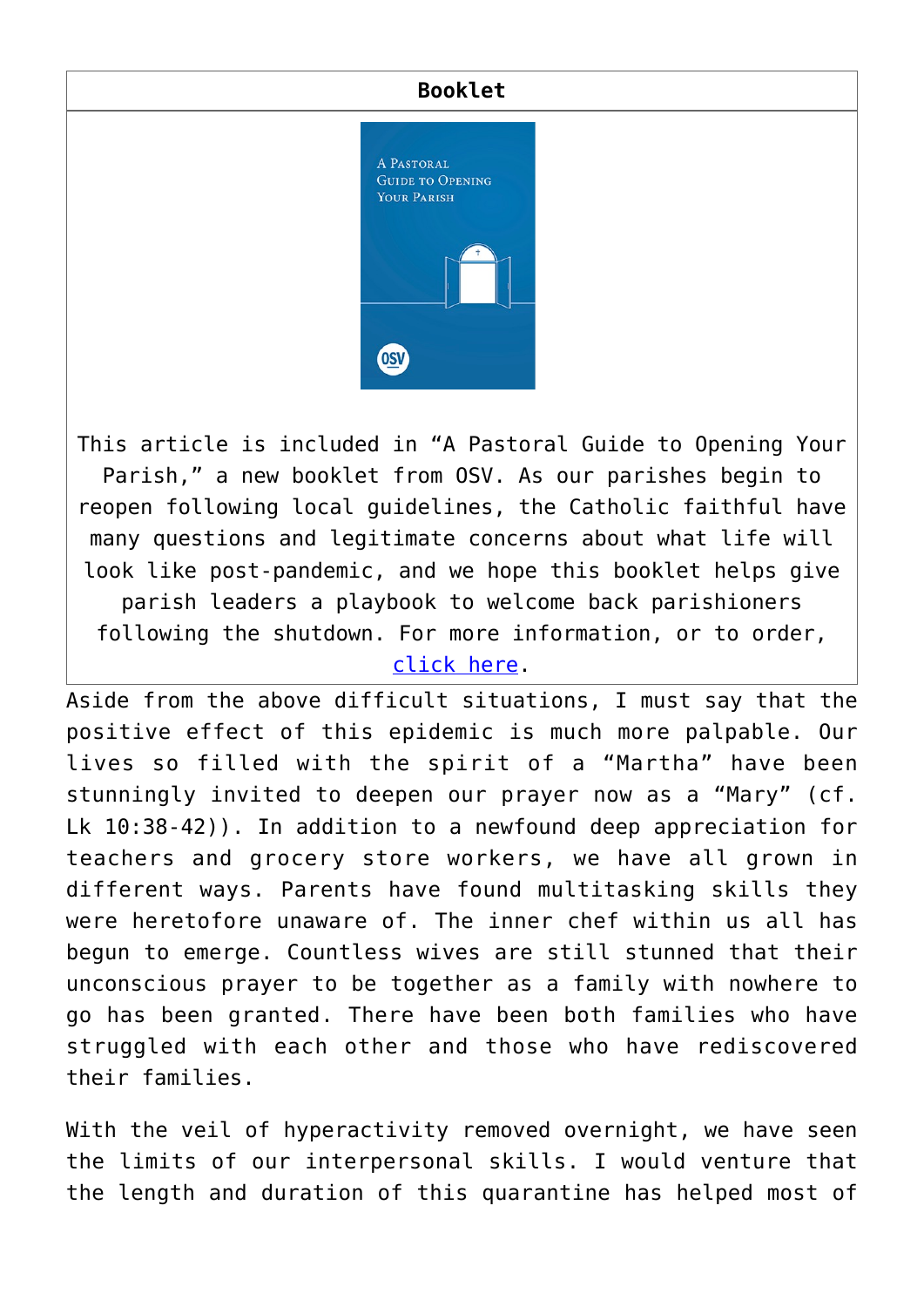the families I have spoken to even grow fond of this unique time that "we will never have again." Granted, these gains have been hard-fought. What are some ways we can keep this connection going in our family after things open up again? I recommend a conversation in families where everyone gets to share their greatest challenge during this time, their greatest blessing and what they hope will not change. Parents then should consider the data and establish concrete measures to keep the good going.

## **Longing for worship**

One common theme that has been repeated by many lips is, "When will we be able to go back to holy Mass?" As we all are aware, the entire world has taken unprecedented measures to combat this novel coronavirus. In so doing, the value of human life has been the unspoken principle operative in many decisions.

Many dioceses [have already resumed public Masses,](https://osvnews.com/2020/05/11/with-safety-guidelines-in-place-several-dioceses-welcome-the-faithful-back-into-parishes/) with proper precautions. [Others will do so soon](https://osvnews.com/2020/05/26/return-of-public-masses-still-uncertain-in-some-of-the-countrys-largest-archdioceses/). It has been suggested that church buildings operate at around 25% of normal capacity. We would be looking at different Mass schedules, Masses offered during the week and the ongoing dispensation from the Sunday obligation to attend Mass. The faithful can be of great aid by informing themselves of all the information, being heroically patient while waiting to enter their parish and helping others by disinfecting their own space once the Mass is finished. For those who are still waiting for a return to the public celebration of the Mass, I recommend [forming a](https://osvnews.com/2020/04/01/how-families-can-make-the-most-of-mass-at-home/) [part of your house that is dedicated to prayer](https://osvnews.com/2020/04/01/how-families-can-make-the-most-of-mass-at-home/) — set up your prayer altar and leave it up no matter how inconvenient. Let this area become the prayer section of your home, and commit yourself and your loved ones to prayer there even after the stay-at-home orders are lifted. Be bold in inviting friends and neighbors to pray with you. You never know, they might be waiting for your invitation.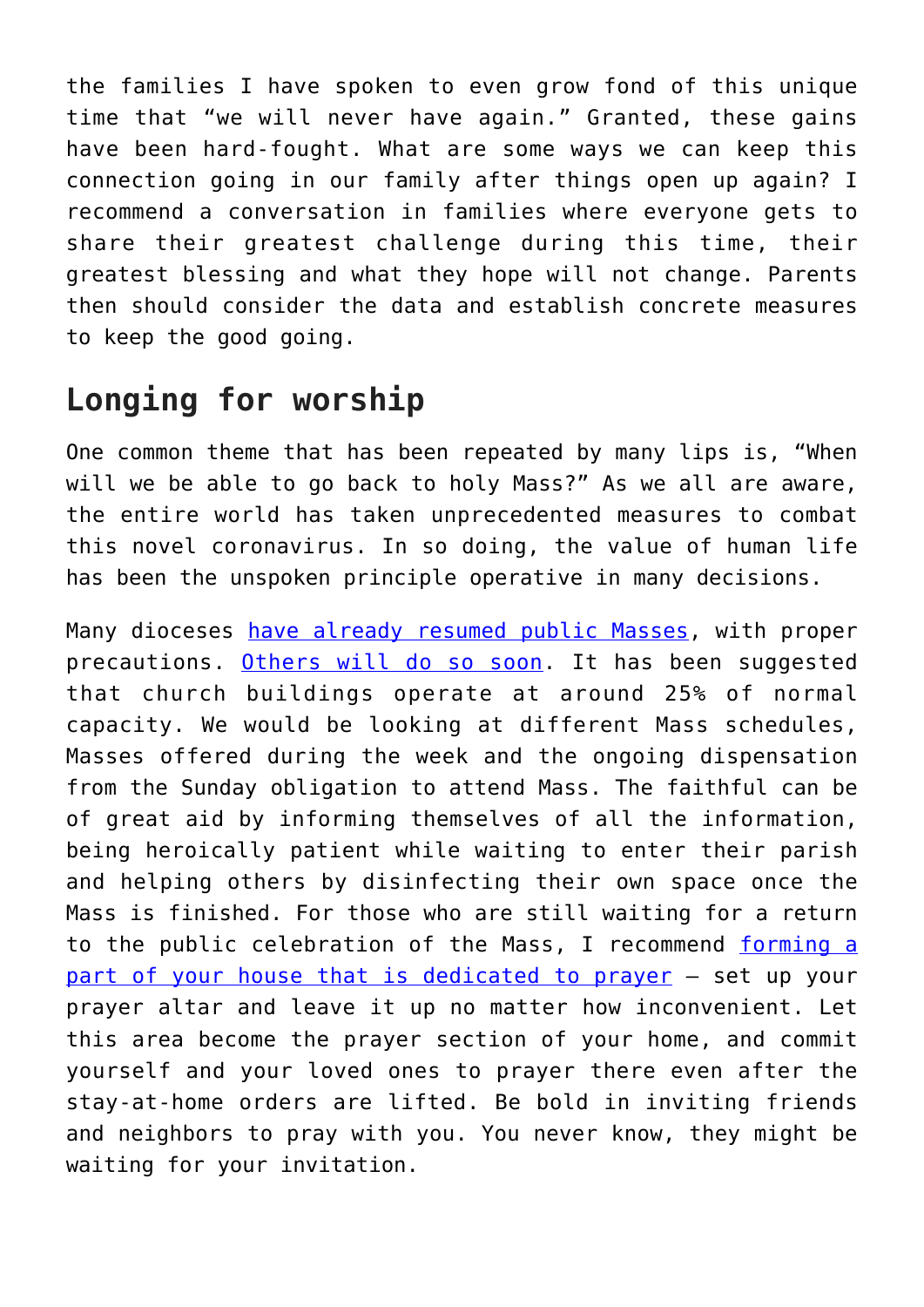

Photo courtesy of the Franciscan Friars of the Renewal

### **Thinking inward, reaching outward**

Now we come to the essential question: What of our own interior life? Whatever your situation, do not let this time pass without a deep examination of your own relationship with God. In a healthy way, [ponder your own death.](https://osvnews.com/2020/03/19/memento-mori-during-a-time-of-panic/) Ask yourself if you knew you had only so much time left, what would you do? Then begin doing that right away. Do not get caught up only in external actions or reconciliation with estranged family members — as good as these may be. Pray that the Holy Spirit deepens your prayer and gives you wisdom to live a life of deeper connection with the living God.

The food handout was nearing its end, and the gratitude of the people was palpable. We took a few pictures in full COVID-19 gear. I said, "These pictures will remind us this time next year of what we lived through." The people's response was simply, "May God grant us the grace to be here next year." It reminded me of a Jewish prayer at the end of the seder meal: "Next year in Jerusalem!"

Then my mind remembered how the Hebrews celebrated their time in the desert through the Feast of Booths. They would set up a tent and eat their meals there. I've got it! Next year, around